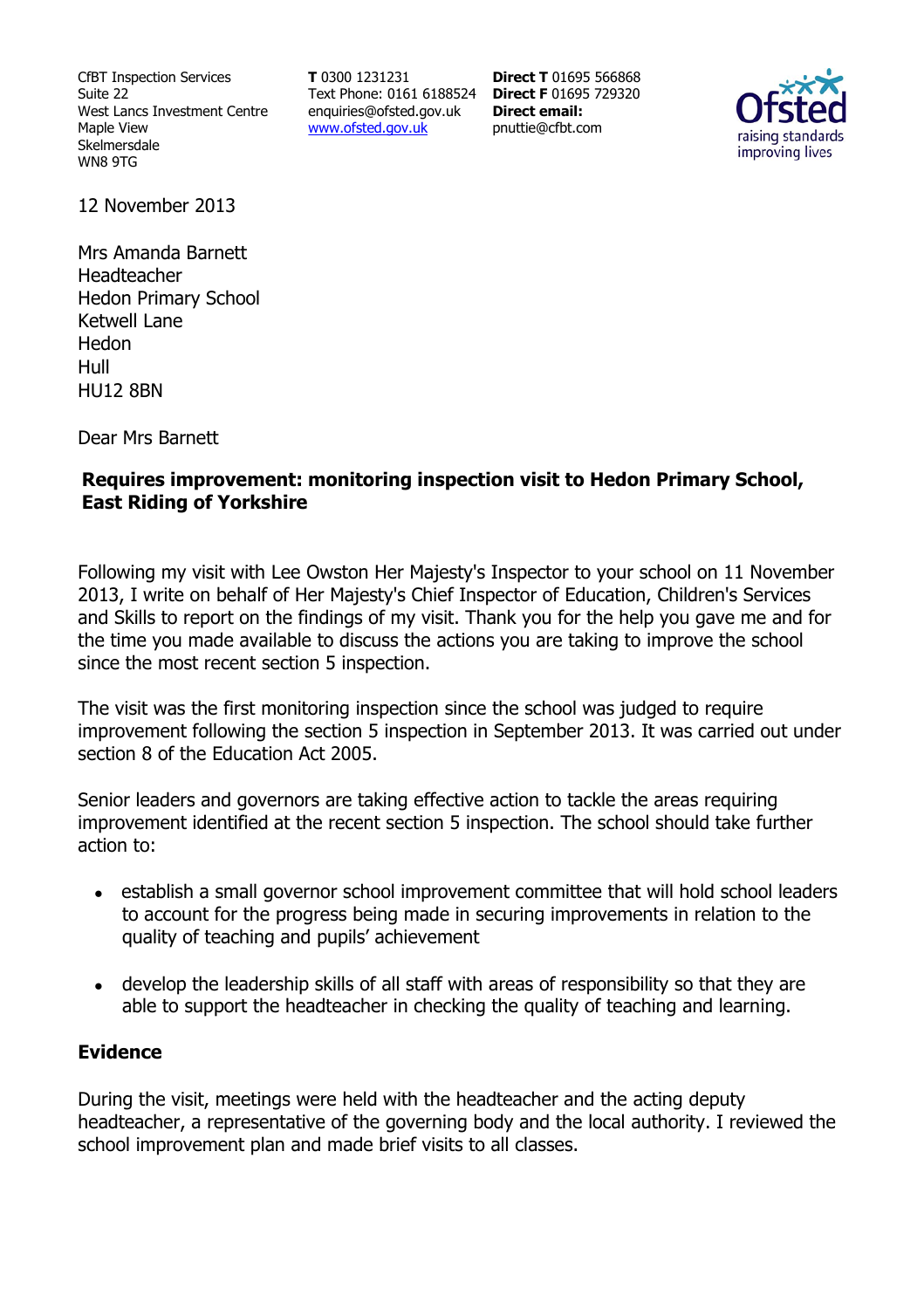

# **Context**

The current headteacher along the majority of the teaching staff took up their appointments at the beginning of September 2013. This was six days before the previous inspection. Further staff changes are due to take place ready for the commencement of the summer term 2014, including the appointment of a permanent deputy headteacher. Three members of the governing body have resigned since the inspection.

## **Main findings**

This is a school in transition. Changes in personnel have brought a fresh approach to school improvement that is underpinned by a realisation that pupils deserve better. The outcome of the previous inspection did not come as a surprise to the senior leadership team and the majority of the governing body. They recognise the weaknesses highlighted in the report and the governing body correctly acknowledges that it was culpable of not checking the work of the school closely enough in the past. This honest and realistic approach is helping to drive improvement with a renewed sense of urgency and determination.

The headteacher in conjunction with the governing body has not wasted any time in formulating a school improvement plan that addresses all the areas of improvement identified at the time of the previous inspection. A common lesson planning format has been introduced that incorporates clear learning intentions together with appropriate activities designed to meet the needs of all pupils. Teachers have received training to develop their ability to assess pupils' progress particularly in English and mathematics and this is beginning to ensure that teachers have a better understanding of pupils' needs. The quality of marking has improved and this is helping pupils to understand what they need to do to improve. The provision for pupils with special educational needs has been reviewed. As a result each pupil has a clear learning pathway that includes specific targets towards which their progress is carefully monitored. These actions represent a significant step forward in the push to raise standards.

School leaders appreciate that there is a lot to do and know that making good staff appointments in the near future will be imperative if they are to realise their aim of becoming a good school. It can be done, however drawing up and implementing plans to drive up standards of teaching and pupils' achievement are only part of the process. School leaders at every level, not just the headteacher, must now take responsibility for checking the quality of provision more rigorously throughout the school. This is not happening at the present time and if this is not tackled soon good practice will not become embedded in each classroom risking the potential for pupils' progress to stall as a result.

An external review of governance recommended at the time of the previous inspection is expected to be completed by the end of the autumn term. In the meantime governors should give urgent consideration to establishing a small committee, that will meet regularly to evaluate the impact of initiatives contained in the school improvement plan and hold school leaders to account for their actions. This would enhance the pace of change and also give governors a better insight into the work of the school.